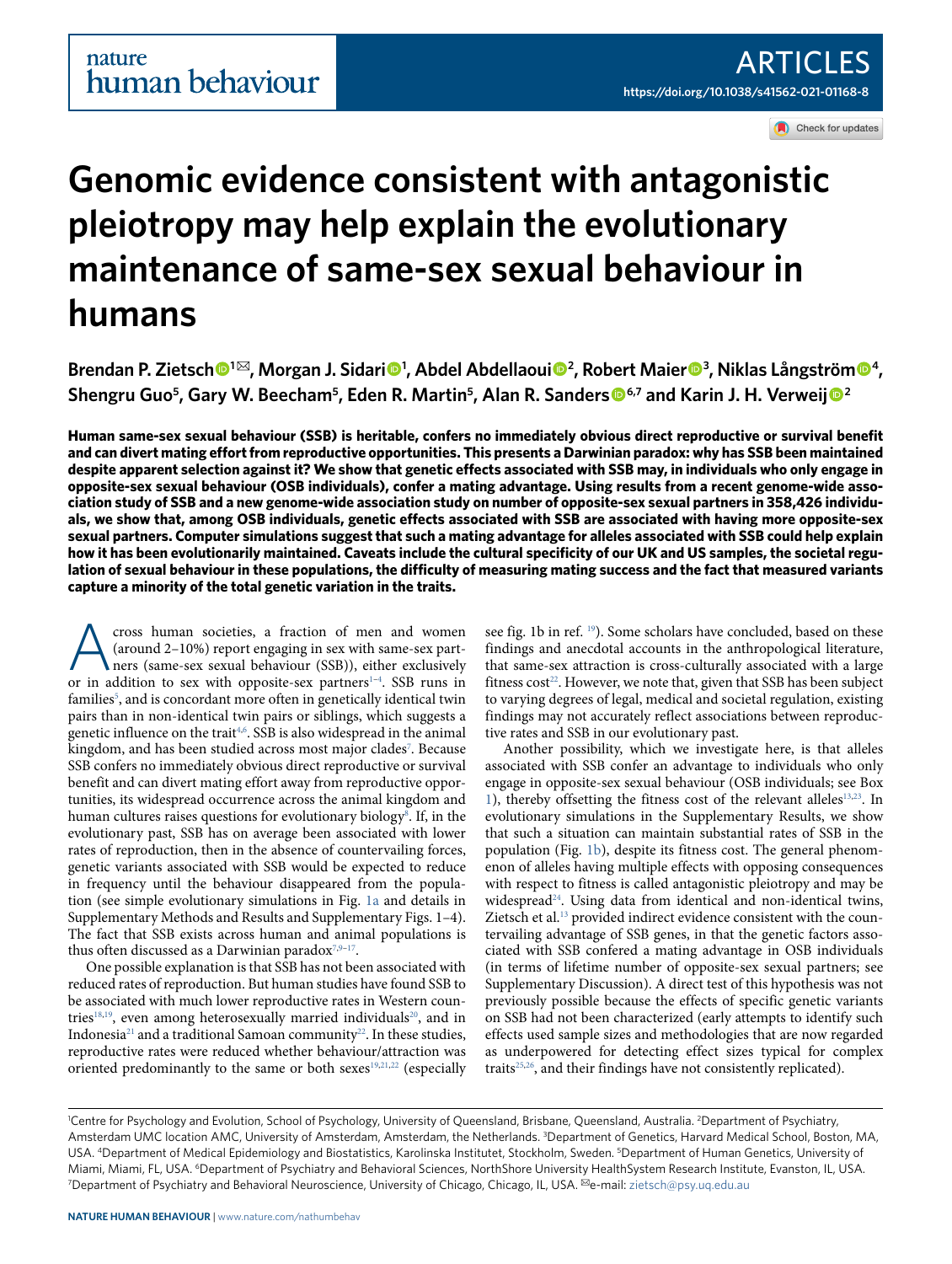

<span id="page-1-0"></span>**Fig. 1 | Evolutionary simulations. a**,**b**, Evolutionary simulations of prevalence of SSB over 60 generations under no antagonistic pleiotropy (**a**) and antagonistic pleiotropy (**b**). See Supplementary Method and Results for more details.

Extremely large samples of genotyped individuals have now been collected, providing the opportunity to estimate the association of a trait with genetic variants across the entire genome. In a recent paper<sup>[19](#page-6-9)</sup>, we analysed genome-wide association study (GWAS) results from 408,995 participants from the UK Biobank (aged 40–69 years) and 55,594 from 23andMe (mean age 51.3 years) who reported about their sexual behaviour. The primary phenotype in terms of SSB was a dichotomous, self-report measure of whether respondents had ever had sex with someone of the same sex (here termed 'SSB individuals'; see Box [1\)](#page-1-1) or had only had sex with opposite-sex others (here termed 'OSB individuals'). We emphasize that this variable captures behaviour and not any specific sexual identities. This variable maximizes effective sample size and statistical

#### <span id="page-1-1"></span>**Box 1 | Notes on terminology**

We use the terms 'OSB individuals' (for those who reported at least one opposite-sex sexual partner and had never had a same-sex partner) and 'SSB individuals' (for those who have had at least one same-sex sexual partner) for convenience and brevity, not to infer the sexual identities of these individuals, nor to imply that one group is the norm and one group is 'other'. We also wish to make clear that we regard SSB as a normal part of the diversity of human sexual behaviour, not as a disorder or dysfunction. At the same time, SSB is associated with elevated vulnerability to physical and mental health problems, so for the fullest understanding of health we believe it is important to include this behavioural variation in evolutionary and biological analyses of human traits. Answers to frequently asked questions can be found in the Supplementary Information.

power, and thus serves as our primary measure in the current study; however, although any SSB confers no immediately obvious direct reproductive or survival benefit and may divert mating effort away from reproductive opportunities as discussed above, the apparent evolutionary paradox is stronger for higher ratios of SSB to OSB. Therefore, we explore more stringent definitions of the variable in sensitivity analyses. UK Biobank participants also reported their lifetime number of opposite-sex and same-sex partners. In testing for antagonistic pleiotropy in associated genetic variants, we want to test for a mating advantage in OSB individuals, so our primary criterion variable is lifetime number of opposite-sex sexual partners among individuals who have had opposite-sex partners but never a same-sex partner (final  $N= 358,426$ ). In the Supplementary Discussion, we argue why number of opposite-sex sexual partners is more useful as a current marker of a historical mating advantage than is number of children, though it still has important limitations. Similarly, our approach is significantly limited by our reliance on data gathered from UK and US participants, the majority of whom were born at a time when homosexuality was to some extent criminalized in their country of birth, or only very shortly after decriminalization, as discussed further in Methods and Discussion.

To test our hypothesis that genetic variants associated with SSB may also be associated with a mating advantage in OSB individuals, we estimated genome-wide single-nucleotide polymorphism (SNP) effects for (a)  $SSB^{19}$  $SSB^{19}$  $SSB^{19}$ , and (b) number of lifetime opposite-sex partners among OSB individuals, and tested the extent to which these effects correlate between the two traits.

#### **Results**

We ran GWASs for number of opposite-sex sexual partners in men and women separately and in the combined sample (see Supplementary Figs. 5 and 6 for the Manhattan and QQ plots and Supplementary Table 1 for an overview of significant SNPs). In aggregate, all available SNPs (that is SNP-based heritability<sup>[27](#page-6-18)</sup>) captured 7% (95% CIs 6% to 8%) of the variation for women and 9% (95% CIs 8% to 10%) for men. For SSB, the SNP-based heritability was estimated at 8–25%, where the range reflects differing estimates using different analytic methods (details in ref. [19](#page-6-9)). For both variables, this SNP heritability was not driven by a small number of genes of large effect but rather a very large number of genes of very small effect spread across the genome. This finding is evidenced by two types of observations. First, even the most strongly associated SNPs individually accounted for tiny proportions of the total genetic variation. Second, for both variables, there was significant correlation between the length of a chromosome and the heritability it explained, consistent with many small genetic effects spread evenly across the genome (ref. <sup>[19](#page-6-9)</sup> and Fig. [2](#page-2-0)).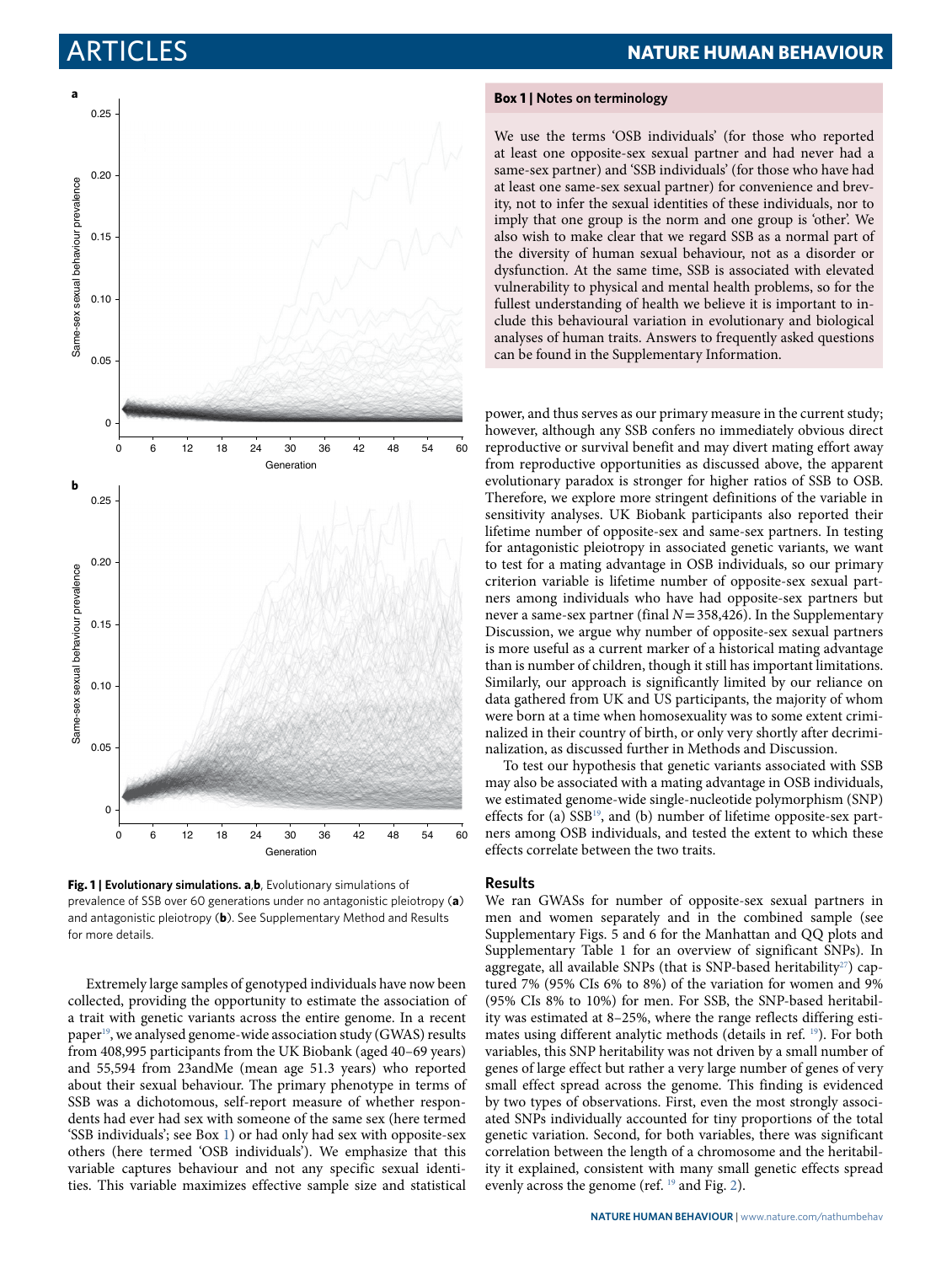#### **NATURE HUMAN BEHAVIOUR**



<span id="page-2-0"></span>**Fig. 2 | Per-chromosome SNP-based heritability.** SNP-based heritability estimates for number of opposite-sex sexual partners per chromosome, ordered by chromosome length as percentage of total genome. Error bars indicate 95% confidence intervals. Numbers at each dot indicate the chromosome number and the *P* value for the SNP-based heritability. The dotted line represents the linear regression fitted using the plotted values.

Given that the genetic architecture comprises many small effects spread across the genome, our test of the antagonistic pleiotropy hypothesis does not involve analysis of individual genetic variants but rather analysis of the aggregate effect of all measured variants. We used two different methods to conduct these analyses (see Methods for details). First, using cross-trait linkage disequilib-rium (LD) score regression<sup>[27](#page-6-18)</sup>, we estimated the genetic correlation between the two traits using the genome-wide SNP effect estimates obtained from the GWASs. Consistent with our hypothesis, there was a significant and positive genetic correlation of SSB with lifetime number of opposite-sex partners in OSB individuals for both men ( $r_e$  = 0.31, 95% CI 0.21 to 0.42) and women ( $r_e$  = 0.73, 95% CI 0.61 to 0.85; sex difference  $\chi^2_{(1)} = 29.84, P < 0.001$ ). (For the corresponding cross-sex genetic correlations, refer to Supplementary Table 2.) In the UK Biobank, sensitivity analyses using more stringent definitions of SSB (Table [1](#page-2-1)) showed directionally the same effects; the strengths varied with the different definitions, though due to low power in these analyses the effect size estimates were imprecise, and two were nonsignificant.

The second method used the genome-wide SNP effects from UK Biobank to build polygenic scores<sup>[28](#page-7-0)</sup> for SSB in the independent Add Health sample<sup>[29](#page-7-1)</sup> ( $N=4,414$ ; Table [2](#page-3-0)). These polygenic scores are genotype-based scores for each individual that estimate the extent to which their genotype contains variants associated with SSB. We showed that this polygenic score was positively correlated with lifetime number of opposite-sex sexual partners for OSB individuals, in both men and women. Note that effect sizes for these polygenic score associations are not biologically meaningful, as they depend on the size of the discovery sample.

The Add Health data also included ratings of physical attractiveness by interviewers, which we analysed because of potential relevance to the mating advantage hypothesized under antagonistic pleiotropy. Among heterosexuals in Add Health, the polygenic score for SSB correlated positively with observer-rated physical attractiveness, though in the sex-specific analyses the P value only barely passed the nominal significance threshold in males and was nonsignificant in females (Table [2](#page-3-0)), so the findings should be treated as tentative until replicated.

Overall, these findings are largely consistent with the antagonistic pleiotropy hypothesis that alleles that are associated with SSB are also associated with a mating advantage in OSB individuals. However, we do not know what underlies this relationship. To test different possibilities, we first identified personality-type traits genetically correlated in at least one sex with both SSB and number of opposite-sex partners among OSB individuals (Table  $3A$ ). We then applied genomic structural equation modelling<sup>[30](#page-7-2)</sup> to estimate the residual genetic correlation between SSB and OSB, partialling out these personality traits. We found that the personality variables 'risk-taking propensity' and 'openness to experience' jointly capture part, but not all, of the genetic correlation  $(r_{\rm g}$  decreases from 0.50 (95% CIs 0.41 to 0.59) to 0.30 (95% CIs 0.22 to 0.38); see Table [3B](#page-4-0) and Methods for further explanation), consistent with the possibility that these two personality traits may contribute to the mating advantage of SSB-associated alleles in OSB individuals.

#### <span id="page-2-1"></span>**Table 1 | Sensitivity analyses for association between SSB and number of opposite-sex sexual partners in oSB individuals**

**(A) in uK Biobank, genetic correlations (***r***g) of SSB (using different definitions of the SSB group according to different thresholds of the proportion of number of same-sex partners over total number of lifetime sexual partners) and number of opposite-sex partners in oSB individuals**

| Proportion of same-sex partners/total<br>lifetime sexual partners | Genetic correlations with number of opposite-sex sexual partners in OSB individuals |                       |                  |                      |                  |                       |
|-------------------------------------------------------------------|-------------------------------------------------------------------------------------|-----------------------|------------------|----------------------|------------------|-----------------------|
|                                                                   | All                                                                                 |                       | Male             |                      | Female           |                       |
|                                                                   | $r_{\rm c}$ (SE)                                                                    | P value               | $r_{\rm c}$ (SE) | P value              | $r_{\rm c}$ (SE) | P value               |
| Less than one-third same-sex partners                             | 0.64(0.06)                                                                          | $2.3 \times 10^{-23}$ | 0.54(0.10)       | $1.5 \times 10^{-7}$ | 0.74(0.11)       | $1.8 \times 10^{-12}$ |
| Between one-third and two-thirds<br>same-sex partners             | 0.44(0.14)                                                                          | $2.1 \times 10^{-3}$  | 0.14(0.12)       | 0.23                 | 0.44(0.13)       | $4.1 \times 10^{-4}$  |
| More than two-thirds same-sex partners                            | 0.38(0.13)                                                                          | $2.8 \times 10^{-3}$  | 0.26(0.10)       | 0.01                 | 0.35(0.18)       | 0.06                  |

**(B) Association of polygenic score for exclusively SSB with number of opposite-sex sexual partners among oSB individuals in uK Biobank using a cross-validation approach (***N***males**+**females target sample of 40,900)**

| Sex                    | Cross-validated $\beta$ | P value |
|------------------------|-------------------------|---------|
| Women                  | 0.027                   | 0.069   |
| Men                    | 0.053                   | 0.058   |
| Men and women combined | 0.032                   | 0.013   |
|                        |                         |         |

Note that confidence intervals were not obtained, as this was too computationally demanding.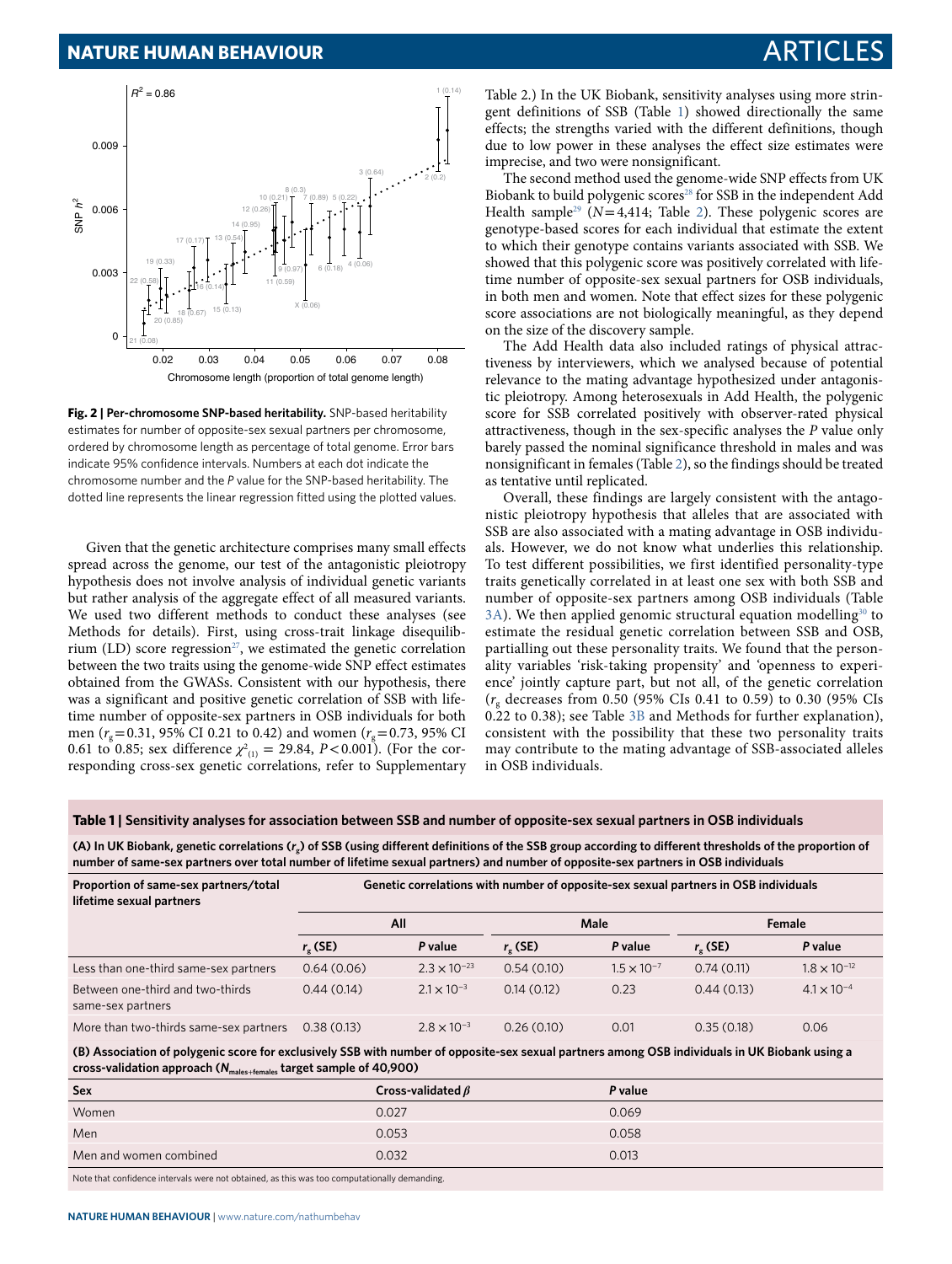<span id="page-3-0"></span>**Table 2 | Associations of polygenic scores for SSB with number of sexual partners among oSB individuals, and with rated attractiveness, in the Add Health sample (** $N_{\text{males+females}} = 4,278$ **)** 

|                                                                                           |   | Number of sexual partners in OSB individuals |                |         |                                                                                                                           |   |                            | Attractiveness scale |       |                               |
|-------------------------------------------------------------------------------------------|---|----------------------------------------------|----------------|---------|---------------------------------------------------------------------------------------------------------------------------|---|----------------------------|----------------------|-------|-------------------------------|
| Sex                                                                                       | N | Mean (s.d.)                                  | $\beta$ (s.e.) | P value | $\Delta R^2$ (95% CI)                                                                                                     | N | Mean (s.d.) $\beta$ (s.e.) |                      |       | P value $\Delta R^2$ (95% CI) |
|                                                                                           |   |                                              |                |         | Men + women 4,278 12.40 (19.98) 1.39 (0.317) 1.45 x 10 <sup>-5</sup> 0.4% (0.2-0.8%) 4,414 3.47 (0.81) 0.02 (0.009) 0.026 |   |                            |                      |       | $0.1\%$ (0.0-0.3%)            |
| Women                                                                                     |   | 2.228 9.34 (12.39)                           |                |         | $0.67(0.215)$ $1.88 \times 10^{-3}$ $0.3\% (0.0 - 0.8\%)$ 2,281 0.49 (0.85) 0.01 (0.014)                                  |   |                            |                      | 0.485 | $0.0\%$ (0.0-0.3%)            |
| Men                                                                                       |   |                                              |                |         | 2,050 15.72 (25.40) 2.01 (0.621) 1.26 $\times$ 10 <sup>-3</sup> 0.8% (0.3-1.9%) 2,133 3.41 (0.77)                         |   |                            | 0.01(0.005)          | 0.045 | $0.0\%$ (0.0-0.2%)            |
| Sex-specific analyses are done using the corresponding sex-specific GWAS results for SSB. |   |                                              |                |         |                                                                                                                           |   |                            |                      |       |                               |

**Discussion**

Our findings are consistent with the existence of a mating advantage for OSB individuals who carry genes that are associated with SSB. We cannot say how much such a mating advantage would have increased overall fitness during evolutionary history. In the populations from which our samples are drawn, modern contraception and in vitro fertilization have decoupled sexual behaviour from reproduction in a manner that was not the case during our evolutionary history, so current associations between number of mates and reproductive success (number of children) are unlikely to be informative (Supplementary Discussion). Furthermore, sexual behaviour has been subject to specific societal constraints in recent history. For example, most of the UK sample were born at a time when SSB was criminalized in that country, and OSB is likely affected by social norms concerning number of partners for women and men. Importantly, the results presented here cannot speak to levels of sexual activity among different groups, nor to any genetic associations with number of same-sex sexual partners. It is also important to note that our mate quantity measure lacks information about relationship lengths and mate quality, which are especially relevant to women's fitness. Nevertheless, our evolutionary reasoning is based on an assumption that the genes associated with number of mates today were under selection in the evolutionary past (Supplementary Discussion).

It is unclear what processes underlie the genetic correlation of SSB with number of mates among OSB individuals. We found evidence consistent with the roles of openness and risk-taking propensity, and in men, physical attractiveness, but replica-tion and extension of these findings is needed. Zietsch et al.<sup>[13](#page-6-13)</sup> previously implicated continuous gender identity: more feminine self-concept in men and more masculine self-concept in women were associated with having at least some attraction to the same-sex and, among OSB individuals, with having had more opposite-sex partners. We do not have access to large-scale GWAS results for continuous gender identity, so could not assess its role here. For the same reason, we could not assess the roles of other potentially relevant traits, such as sex drive, orientation towards short- versus long-term relationships and charisma. It is also unclear whether similar factors underlie the association in males and females; the significantly larger genetic correlation in females than in males suggests that different factors may be involved, but alternatively the same factors may drive a stronger association in females than in males. For example, greater sexual motivation may manifest more in women's number of sexual partners than in men's, because cross-culturally, men are more open to uncommitted sex than are women, meaning women's sexual desires are less constrained by men's willingness than vice versa<sup>[31](#page-7-3)</sup>. Note, in any case, that the antagonistic pleiotropy hypothesis makes no prediction about the relative strength of the association in each sex. For example, if number of mates were more relevant to men's than women's fitness, this would not lead to an expectation of a stronger male genetic correlation between SSB and number of mates in OSB individuals.

There are other limitations and uncertainties. One is that common SNPs account for around 8–25% of the variance in SSB, whereas pedigree analysis of the UK Biobank data suggest that the overall genetic component is 32% (ref. [19](#page-6-9)). That is, the additive effects of the measured common variants capture only a portion of the overall heritability, as is typical for complex traits. It follows that our findings only apply to this component of the genetic influence. Rare variants, which are poorly captured in our study, probably contrib-ute to the 'missing' heritability<sup>[32](#page-7-4)</sup> and may be subject to different evolutionary processes. In particular, mutation–selection balance may be involved, whereby fitness-reducing genetic variants are removed from the population by selection at a rate similar to that at which new fitness-reducing variants arise (see Supplementary Discussion for more information about this possibility). Further, though we found that common variants associated with SSB are also associated with a higher number of opposite-sex partners in OSB individuals, it is unlikely that this effect applies to every variant in question. Another issue is that the genetic influence on SSB is heterogeneous across varying ratios of same-sex to opposite-sex partners<sup>[19](#page-6-9)</sup>. To the extent that we could explore that heterogeneity here, it appears that the antagonistic pleiotropy effect may apply to both bisexuality and homosexuality, though there was some variation in significance of the effect across definitions of SSB. More precise characterization of this issue will require larger samples with more nuanced data on same-sex and opposite-sex attraction and behaviours. Another issue is theoretical uncertainty about the extent to which antagonistic pleiotropy can actively maintain genetic variation. Early models showed that it could, in principle, maintain genetic varia-tion in one-locus<sup>[33](#page-7-5)</sup>, two-locus<sup>[34](#page-7-6)</sup> and multi-locus<sup>[35](#page-7-7)</sup> systems. Later work suggested that the conditions under which variation can be maintained indefinitely appear quite restrictive<sup>[36](#page-7-8)</sup>, though it can clearly slow the removal of alleles by making them (more) selec-tively neutral<sup>[37,](#page-7-9)[38](#page-7-10)</sup>. These analyses did not model the particular form of antagonistic pleiotropy that we predict for SSB—that is, a polygenic threshold trait that only has negative fitness consequences above the threshold and a pleiotropic advantage that only manifests below the threshold—which is why we provide simple modelling (see Supplementary Methods and Results and Supplementary Figs. 1–4). Finally, we acknowledge the possibility of ascertainment and self-report biases, the potential effects of which are hard to predict or account for. Given these various limitations, our findings cannot provide a complete picture of the evolutionary maintenance of SSB.

Other evolutionary models of SSB have been proposed. One of the most prominent proposes that the fitness cost of genes predisposing to male SSB are offset by increased fecundity in female carriers, which the theory's proponents measure with number of children<sup>[12](#page-6-19)</sup>. In contrast to this sexually antagonistic selection hypothesis, we found no significant genetic correlation between male SSB and female number of children<sup>[39](#page-7-11)</sup> ( $r_g$  = 0.01; 95% CIs −0.14 to 0.16; see Supplementary Table 2). We note, though, that it is unclear to what extent number of children (that is, fertility) in modern societies relates to fecundity (that is, natural ability to reproduce), given contraception-based family planning and the availability of in vitro fertilization. Another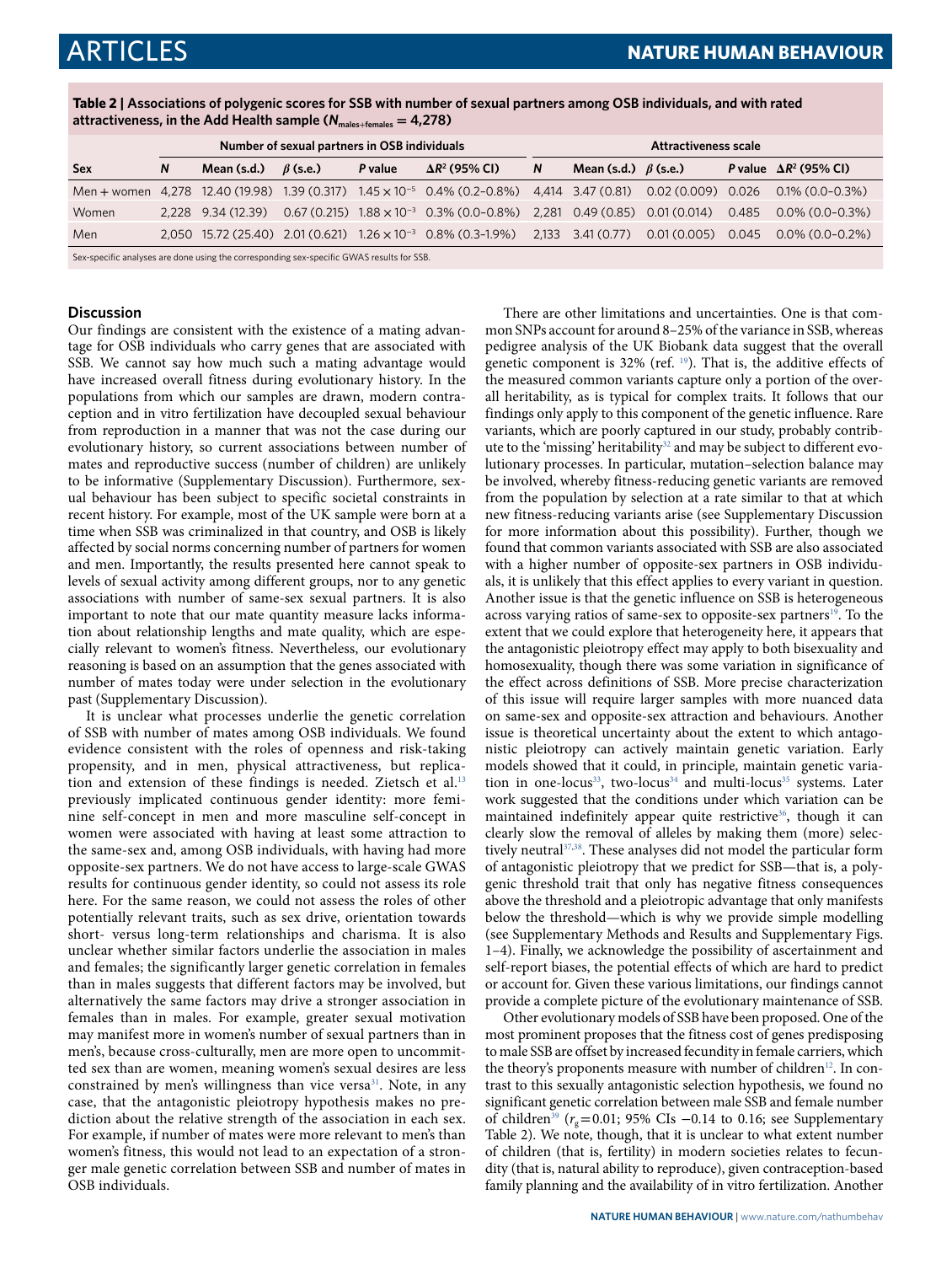<span id="page-4-0"></span>

| <b>Genetic correlation with SSB</b>                                                                                                                             |        |                    |         |                    | Genetic correlation with number of opposite-sex sexual<br>partners in OSB individuals |                                                                                                                                                      |         |                    |         |
|-----------------------------------------------------------------------------------------------------------------------------------------------------------------|--------|--------------------|---------|--------------------|---------------------------------------------------------------------------------------|------------------------------------------------------------------------------------------------------------------------------------------------------|---------|--------------------|---------|
|                                                                                                                                                                 |        | Men                |         | <b>Women</b>       |                                                                                       | Men                                                                                                                                                  |         | <b>Women</b>       |         |
| Phenotype                                                                                                                                                       | N      | $r_{\rm c}$ (s.e.) | P value | $r_{\rm g}$ (s.e.) | P value                                                                               | $r_{\rm c}$ (s.e.)                                                                                                                                   | P value | $r_{\rm c}$ (s.e.) | P value |
| Openness to<br>experience <sup>54,55</sup>                                                                                                                      | 76.551 |                    |         |                    |                                                                                       | $0.135(0.060)$ $2.37 \times 10^{-2}$ $0.312(0.066)$ $2.72 \times 10^{-6}$ $0.262(0.045)$ $7.14 \times 10^{-9}$ $0.362(0.044)$ $9.77 \times 10^{-17}$ |         |                    |         |
| 0.40 Lelise Leleciscus 110 000 0 221 (0 017) 177 $\cdot$ 10-6 0 102 (0 052) 0 54 $\cdot$ 10-5 0 557 (0 020) 2 50 $\cdot$ 10-84 0 100 (0 020) 0 12 $\cdot$ 10-66 |        |                    |         |                    |                                                                                       |                                                                                                                                                      |         |                    |         |

Risk-taking behaviour ~440,000  $\,$  0.224 (0.047)  $\,$  1.77  $\times$  10<sup>-6</sup> (UK-Biobank)  $0.402$  (0.052)  $9.54 \times 10^{-15}$  0.557 (0.029)  $3.58 \times 10^{-84}$  0.490 (0.029)  $8.43 \times 10^{-8}$ 

**(B) Genetic correlations (95% confidence intervals) between SSB and number of opposite-sex sexual partners in oSB individuals with and without correcting for the genetic contribution of risk-taking and openness to experience. Results obtained from a multivariate regression model using Genomic SEM. the correlations obtained from the adjusted models can be interpreted as semi-partial correlations**

|               | <b>Genetic correlation</b> | Semi-partial genetic correlations, when adjusted for genetic covariance with: |                               |                                        |  |  |  |
|---------------|----------------------------|-------------------------------------------------------------------------------|-------------------------------|----------------------------------------|--|--|--|
|               | Unadjusted                 | Risk-taking                                                                   | <b>Openness to experience</b> | Risk-taking and openness to experience |  |  |  |
| Men           | $0.31(0.20 - 0.41)$        | $0.18(0.09 - 0.28)$                                                           | $0.27(0.16 - 0.37)$           | $0.18(0.08 - 0.28)$                    |  |  |  |
| Women         | $0.71(0.59 - 0.83)$        | $0.52(0.42 - 0.63)$                                                           | $0.60(0.48-0.72)$             | $0.51(0.39 - 0.60)$                    |  |  |  |
| Men and women | $0.50(0.41-0.59)$          | $0.31(0.23 - 0.39)$                                                           | $0.42(0.33 - 0.52)$           | $0.30(0.22 - 0.38)$                    |  |  |  |

line of evidence against the sexually antagonistic selection model pertains to its prediction that any genetic variants influencing SSB will be concentrated on the X chromosome<sup>[40](#page-7-12),[41](#page-7-13)</sup>: Ganna et al.'s GWAS of 479,420 individuals revealed no significant SNP associations on the X chromosome, and all X-chromosome SNPs in aggregate did not account for any more of the heritability in SSB than did those on the average autosome<sup>[19](#page-6-9)</sup>. Indeed, one mathematical model of sexually antagonistic selection<sup>[40](#page-7-12)</sup> proposes that only two loci (both on the X chromosome) influence SSB, which is clearly contrary to the highly polygenic architecture shown by Ganna et al.[19](#page-6-9). Other evolutionary possibilities, which we cannot assess with our data, are discussed in Supplementary Discussion.

In conclusion, we found genetic evidence consistent with predictions of antagonistic pleiotropy as an explanation for the evolutionary maintenance of SSB in the population. Many uncertainties remain, and caution should be exercised in interpreting these findings. Further research is needed to more fully characterize the genetic effects, to understand what drives the link between SSB and number of mates in OSB individuals and to evaluate additional evolutionary possibilities.

#### **Methods**

This study has received ethical approval from the University of Queensland Human Research Ethics Committee (approval number 2017001005). The participants of this study were sourced from the UK Biobank and The National Longitudinal Study of Adolescent to Adult Health (Add Health). UK Biobank has received ethical approval from the National Health Service North West Centre for Research Ethics Committee (reference 11/NW/0382). Add Health GWAS study protocols and consent from human subjects were approved by the Institutional Review Board of the University of North Carolina at Chapel Hill (IRB #12-1479). Informed consent was obtained from all participants.

The hypothesis tested in this paper and our analysis plan were pre-registered at the Open Science Framework [\(https://osf.io/357tn/\)](https://osf.io/357tn/). We split the study into two papers: one on the genetics of SSB[19](#page-6-9) and the current one focusing on the evolutionary basis of SSB. Details of the pre-registered research plan and deviations from it can be found in the Supplementary Methods.

This study relied on existing, available individual-level datasets and GWAS summary statistics. Sample sizes were therefore not chosen by the authors but determined by UK Biobank and Add Health. For continuous variables, the data distribution was assumed to be normal, but this was not formally tested due to the large sample sizes<sup>[42](#page-7-14)</sup>. All statistical tests performed in the study were two tailed.

**Description of data.** UK Biobank. The UK Biobank resource is a population-based cohort of approximately 500,000 participants born between 1934 and 1971 (aged

between 37 and 73 years at assessment) recruited in the United Kingdom between 2006 and 2010 (ref. [43](#page-7-15)). Invitations to participate were sent out to approximately 9.2 million individuals who lived within 25 miles of one of the 22 assessment centres in England, Wales and Scotland. The participants provided DNA samples and completed extensive questionnaire data including questions related to sexual behaviour (414,751 individuals with genetic data passed quality control and answered sex-related questions).

The UK Biobank ascertainment strategy was designed to capture sufficient variation in socioeconomic, urban-rural and ethnic background<sup>[44](#page-7-16)</sup>. The participation rate, however, was 5.5% and was consistent with the 'healthy volunteer' effect. Participation was biased towards older, more healthy, female residents, and participants living in less socioeconomically deprived areas than non-participants<sup>[45](#page-7-17)</sup>. Moreover, in this study, we only used data from individuals with European ancestry.

From the UK Biobank we obtained two phenotypes:

- 'Number of lifetime opposite-sex sexual partners in OSB individuals' was determined with an open question about the total number of sexual partners during the participant's lifetime. Individuals who reported having had sexual intercourse with someone of the same sex (3.3%) or who had never had a sexual relationship (0.9%) were set at missing. We also excluded participants with more than 100 sexual partners, since these outliers could increase phenotypic heterogeneity and have a disproportionate influence on our findings; this reduced our sample by 1035 males and 79 females (0.5% and 0.04%, respectively). Data were available for 162,183 males and 196,243 females. In our final sample, OSB males had on average 21.1 (s.d. 26.1) sexual partners, and OSB females had on average 5.5 (s.d. 6.2) sexual partners.
- 'SSB' (ever versus never having had sex with someone of the same sex), was based on responses to the question 'Have you ever had sexual intercourse with someone of the same sex?' And if the participant activated the Help button they were shown the message: 'Sexual intercourse includes vaginal, oral or anal intercourse.' Participants who reported to have never had a sexual relationship were set at missing. In the final dataset, data were available for 188,825 males and 220,170 females.

Genotyping and imputation. We used genotype data from the May 2017 release of imputed genetic data from UK Biobank. The quality control and imputation were done by UK Biobank and have been described elsewhere<sup>[19](#page-6-9)</sup>. Briefly, genotyped variants were filtered based on batch effects, plate effects, departures from Hardy–Weinberg equilibrium, genotype platform and discordance across control replicates. Participant samples were excluded based on missing rate, inconsistencies in reported versus genetic sex and heterozygosity based on a set of 605,876 high-quality autosomal markers. Imputation was performed using IMPUTE4 with the HRC UK10K and 1,000 Genomes phase 3 dataset used as the reference set. For the X chromosome, Hardy–Weinberg equilibrium was calculated on females only; see ref.<sup>[19](#page-6-9)</sup> for how the allele frequency was calculated.

For ethnicity definition, we used  $K$ -means clustering<sup>[19](#page-6-9)</sup> to identify four clusters on the first four principal components (PCs) of the genetic data provided by UK Biobank. The first four PCs were chosen because the fifth shows substantial spread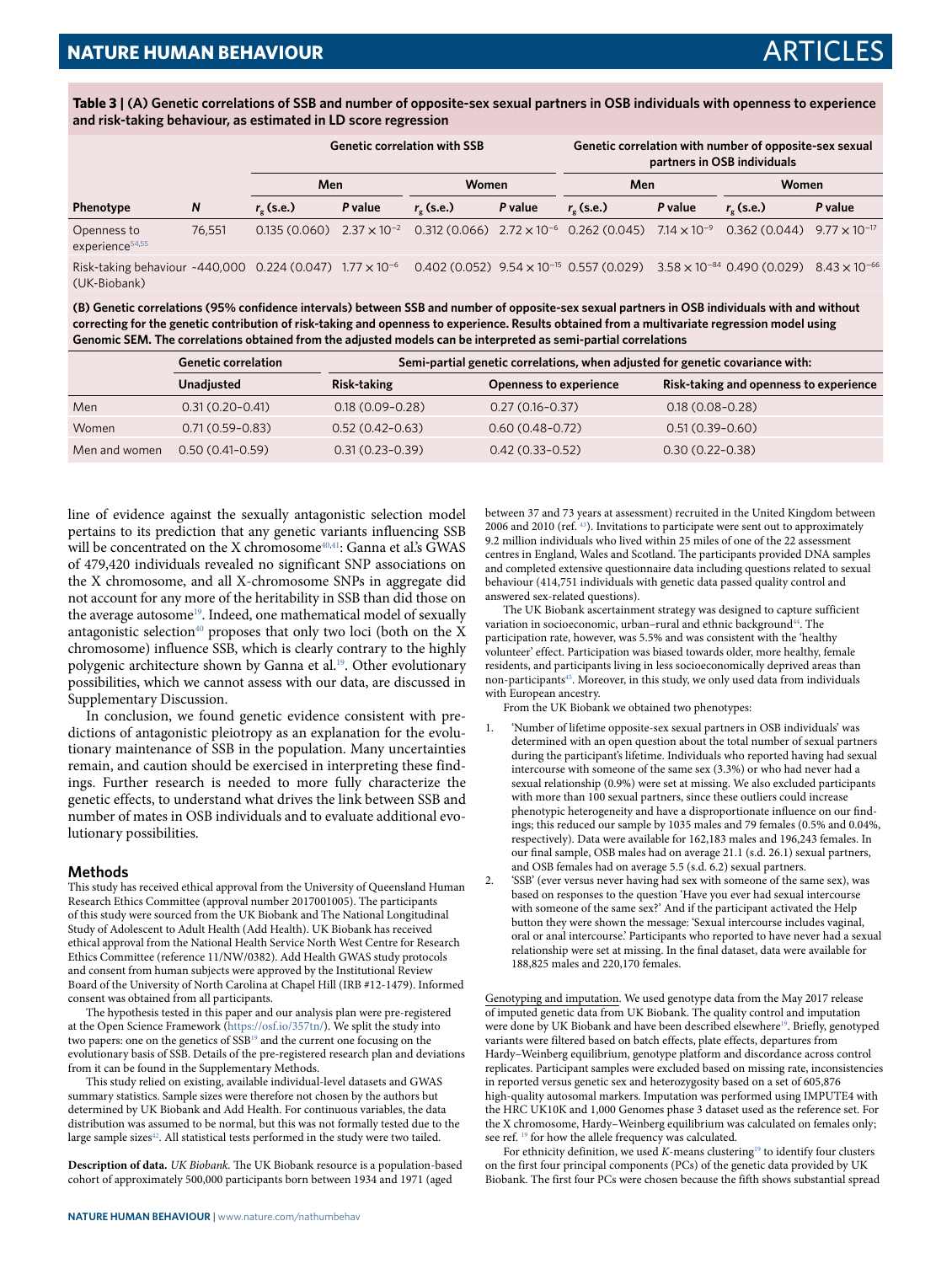ARTICLES **NATURE HUMAN BEHAVIOUR**

within the self-identified British population. The fourth cluster was the basis for identifying individuals as 'White-European'. The 'White' cluster completely contained the white British subset as defined by UK Biobank. Individuals in this cluster who self-reported as different ancestry group were dropped from the analyses.

The National Longitudinal Study of Adolescent to Adult Health (Add Health). Add Health originated as an in-school survey of a nationally representative sample of US adolescents enrolled in grades 7 through 12 during the 1994–1995 school year[46](#page-7-20). Respondents were born between 1974 and 1983, and a subset of the original Add Health respondents has been followed up with in-home interviews. Phenotypes included in this study were obtained in wave 4 (2007–2009), where the mean birth year of respondents is 1979 (s.d. 1.8 years) and the mean age at assessment is 29.0 years (s.d. 1.8 years). Two phenotypes were obtained from Add Health:

- 1. 'Number of opposite-sex sexual partners in OSB individuals' is a continuous measure of reported lifetime number of sexual partners among individuals who only had opposite-sex partners. Data were available for 2,228 females and 2,050 males.
- 2. 'Rated attractiveness': interviewers were asked to rate the physical attractiveness of interviewees. Response options included (1) very unattractive, (2) unattractive, (3) about average, (4) attractive and (5) very attractive. We do not know the sex of the interviewer that rated each participant's attractiveness, but the raters' sex was random with respect to gender and sexuality of participants. Overall, 79% of interviewers were women, 18% men and 3% unknown. Other studies have shown high consistency between male and female ratings of attractiveness (for example, ref. [47](#page-7-21); male raters correlated 0.94 with average of all raters, female raters correlated 0.92 with average of all raters). Data were available for 2,281 females and 2,133 males.

Genotyping and imputation. Genotyping was performed at the Expression Analysis Laboratory in Research Triangle Park, NC, using Illumina's Human Omni1-Quad-BeadChip[29](#page-7-1). After imputing the genetic data to the Haplotype Reference Consortium (HRC)<sup>[48](#page-7-22)</sup> using the Michigan Imputation Server<sup>[49](#page-7-23)</sup>, only HapMap 3 variants with a call rate above 98% and a minor allele frequency (MAF) above 1% were included. Analyses were limited to individuals of European ancestry, and cryptically related individuals were dropped from analyses.

Use of existing GWAS summary-level data. We used GWAS summary statistics from ref. [19](#page-6-9) for two variables (SSB and exclusively same-sex sexual behaviour), and from ref. [39](#page-7-11) for number of children.

- 1. 'SSB' (ever versus never having had sex with someone of the same sex). GWAS results were based on the meta-analytic sample of UK Biobank and 23andMe ( $N = 477,522$  individuals)<sup>[19](#page-6-9)</sup>. A sample description of the UK Biobank dataset has been provided above. Regarding 23andMe sample: only US individuals of European ancestry were included, and the mean age of the 23andMe sample in the source GWAS was 51.3 years (s.d. 16.0 years). Note that the 23andMe sample had very high rates of SSB, probably due to self-selection of participants to answering questions on sexual behaviour. Individuals who engage in SSB may be more likely to fill out the 'Sexual orientation survey'.
- 'Exclusively same-sex sexual behaviour', which differentiates between participants who had exclusively had sex with same-sex sexual partners versus those who had exclusively had sex with opposite-sex sexual partners. GWAS results were based on data from the UK-Biobank ( $N=$  1,766 exclusively SSB males and 180,431 OSB males and 693 exclusively SSB females and 214,062 OSB females).
- 3. 'Number of children' (ever born) was determined based on self-reported number of children<sup>[39](#page-7-11)</sup>. This phenotype was either asked directly (for example 'How many children do you have?') or calculated based on survey questions (such as pregnancy histories and outcomes, number of deliveries). When possible to distinguish, only the number of live-born biological children was included. Only participants older than 55 years (males) or 45 years (females) were included, to capture individuals who were very likely to have completed reproduction.

Please note. Our study is based on data obtained from UK (UK Biobank) and US (23andMe and Add Health) participants, the majority of whom were born at a time when homosexuality was to some extent criminalized in their country of birth, or only very shortly after decriminalization. Also, until recently, homosexuality was still classified as a psychiatric disorder. At that time, but even now, social stigmas are attached to both same-sex behaviour and high numbers of sexual partners in both countries. These historical and social contexts present significant limitations to the conclusions we can draw from these data; our findings may not accurately reflect associations between reproductive rates and SSB in our evolutionary past. Nonetheless, these are currently among the most appropriate large-scale datasets in which we could investigate our research questions.

**Analyses.** GWAS analysis. For the GWAS of number of opposite-sex sexual partners among OSB individuals in UK Biobank, we ran linear mixed models implemented in BOLT-LMM<sup>[50](#page-7-24)</sup> to account for cryptic population structure and relatedness. We adjusted for sex, year of birth, year of birth squared, ten genetic PCs, genetic relatedness, genotype platform and GWAS chip. The genetic relationship matrix only included autosomal genetic variants that were common (MAF > 1%), passed quality control in all 106 batches and were present on both genotyping arrays.

We used the FUMA pipeline<sup>[51](#page-7-25)</sup> to identify independent loci. We used pre-calculated LD structure based on the European 1,000 Genome panel to identify genome-wide significant SNPs independent from each other at  $r<sup>2</sup> < 0.6$ . We identified independent lead SNPs as those independent from each other at  $r^2$  < 0.1. If LD blocks of independent significant SNPs were closely located to each other (<250 kb apart, based on the most right and left SNPs within each LD block), they were merged into one genomic locus.

SNP-based heritability. We used LD score regression<sup>[27](#page-6-18)</sup> to estimate the proportion of variance in number of opposite-sex sexual partners among OSB individuals that could be explained by the aggregate effect of all analysed SNPs  $(h^2_{SNPs})$ . The method relies on the idea that an estimated SNP effect includes effects of all SNPs in LD with that SNP. A SNP that tags many other SNPs will, on average, have a higher probability of tagging a causal variant than an SNP that tags only a few other SNPs. Therefore, for polygenic traits, SNPs with a higher LD score have on average stronger effect sizes than SNPs with lower LD scores. When regressing the effect size obtained from the GWAS against the LD score for each SNP, the slope of the regression line provides an estimate of the proportion of variance accounted for by all the SNPs. We included SNPs available in the HapMap 3 reference panel  $(N= 1, 217, 312)$ . LD scores were based on the HapMap 3 reference panel, restricted to European populations<sup>[27](#page-6-18)</sup>.

Additionally, we estimated the per-chromosome heritability for number of opposite-sex sexual partners per chromosome. We used BOLT-LMM[50](#page-7-24) to estimate the per-chromosome heritability and the corresponding standard error for the 22 autosomes and the X chromosome. We tested whether the observed heritability was significantly different from what is expected given the chromosomal length. For more details on this method, see ref. [19](#page-6-9) .

Genetic correlation between traits. We used cross-trait LD score regression<sup>[52](#page-7-26)</sup> to estimate the genetic covariation between traits using GWAS summary statistics. The genetic covariance is estimated using the slope from the regression of the product of z scores from two GWAS studies on the LD score. The estimate represents the genetic correlation between the two traits based on all polygenic effects captured by SNPs. We used standard LD scores as provided by Bulik-Sullivan et al.[52](#page-7-26) based on the 1,000 Genomes reference set, restricted to European populations.

With cross-trait LD score regression, we estimated the genetic correlation of (1) SSB and number of opposite-sex sexual partners in OSB individuals, (2) SSB and number of children and (3) SSB and number of opposite-sex sexual partners in OSB individuals with personality traits (openness to experience and risk-taking behaviour).

Cross-trait polygenic prediction. We performed polygenic score analyses to test whether genetic association with SSB is associated in OSB individuals with having more opposite-sex sexual partners and being rated as more physically attractive. Based on the results from the GWAS of SSB<sup>[19](#page-6-9)</sup>, we generated polygenic scores for SSB in the Add Health sample. Polygenic scores are constructed by multiplying the number of copies of the effect allele at each SNP by the effect size of this SNP as obtained from the GWAS on SSB, and summing across SNPs. Accordingly, a polygenic score is a single quantitative estimate of genetic association with a given trait.

The polygenic scores were constructed in LDpred<sup>[28](#page-7-0)</sup>, a method shown to have greater predictive accuracy than the conventional risk prediction approach involving LD pruning followed by P value thresholding. LDpred considers the genetic architecture by accounting for LD among the SNPs in creating the polygenic scores. We used the genotyped data from the Add Health prediction cohort to create the LD reference file. We used only HapMap 3 variants with call rate > 98% and MAF > 1% to construct the polygenic scores, and we limited the analyses to individuals with European ancestry. Polygenic scores were calculated with expected fraction of causal genetic markers set at 100%. In total, we used 1,177,001 HapMap 3 variants to construct the polygenic scores. We then used Plink<sup>[53](#page-7-27)</sup> to multiply the genotype probability of each variant by the corresponding LDpred posterior mean over all variants. We created polygenic scores for SSB in the combined dataset (males and females), as well as separately for males and females, based on the corresponding sex-specific summary statistics. We then determined the association of the polygenic score for SSB with number of opposite-sex sexual partners in OSB individuals and with their rated attractiveness. Prediction accuracy was based on an ordinary least-squares regression of the outcome phenotype on the polygenic score and a set of standard controls, which include birth year, sex, an interaction between birth year and sex, and the first ten genetic PCs. Variance explained by the polygenic scores was calculated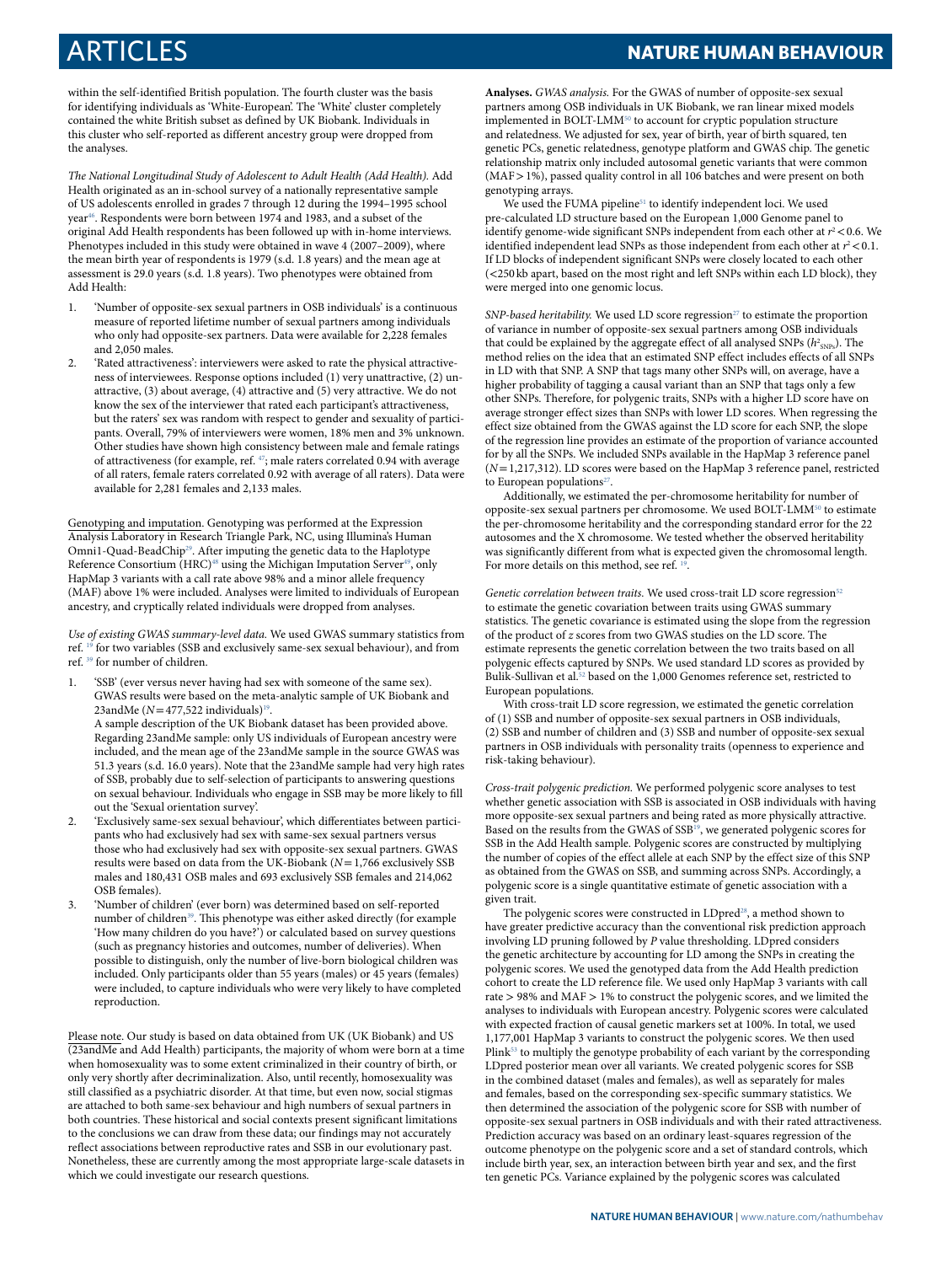#### **NATURE HUMAN BEHAVIOUR** ARTICLES

in regression analyses as the  $R^2$  change, that is, the  $R^2$  of the model including polygenic scores and covariates minus the  $R<sup>2</sup>$  of the model including only covariates. The 95% confidence intervals around all  $R<sup>2</sup>$  values are bootstrapped with 1,000 repetitions each.

We also tested the association between polygenic scores for exclusively same-sex sexual behaviour in the UK Biobank sample and number of opposite-sex partners in OSB individuals. We used a polygenic risk score approach rather than genetic correlation based on LD score regression to improve power, given the low number of exclusively homosexual individuals. To avoid overfitting, we used a tenfold cross-validation strategy. We divided the dataset into ten random sub-samples and used nine of those to perform a GWAS for exclusively same-sex sexual behaviour. We repeated the process ten times, each time excluding a different sub-sample, which resulted in ten sets of summary statistics. We then computed ten polygenic scores, applying each set of summary statistics to the corresponding sub-sample that was not included in the GWAS. We considered only SNPs with MAF > 1% and imputation INFO score > 0.8, and we excluded SNPs in the major histocompatibility complex region. We sacrificed one of the ten sets to test which P value threshold resulted in the highest variance explained; the highest variance explained was achieved using P≤ 0.7 in males and P ≤ 0.2 in females. We calculated the polygenic scores in each of the remaining nine datasets. We then tested the association of the scores with number of opposite-sex partners in OSB individuals, adjusting for the effects of age, year of birth and ten genetic PCs. The associations were then meta-analysed across the nine datasets. Note that we did not use LDpred to calculate the scores because that would have been computationally infeasible.

Genomic SEM analysis to test for mediating effects of personality traits. We found a substantial genetic correlation between SSB and number of opposite-sex sexual partners in OSB individuals. There are various potential explanations for this observed genetic correlation. There is a possibility that personality characteristics associated with both traits can explain the genetic correlation; for example, with LD score regression, we found that both openness to experience and risk-taking behaviour are positively genetically correlated with both SSB and number of sexual partners in OSB individuals (Table [3A](#page-4-0)). While we are not well powered to model a causal influence of these characteristics on our traits of interest, we can use Genomic SEM[30](#page-7-2) to test the extent to which accounting for these personality traits attenuates the genetic correlation between SSB and number of sexual partners in OSB individuals.

Genomic SEM can be used to fit a structural equation model based on the genetic covariance among a set of traits using GWAS summary statistics. Here, we used the summary statistics for SSB<sup>[19](#page-6-9)</sup> and number of opposite-sex sexual partners in OSB individuals, as well as summary statistics for openness to experience and risk-taking behaviour<sup>[54](#page-7-18)[,55](#page-7-19)</sup>. We filtered out SNPs with low imputation quality (INFO < 0.6) and MAF < 0.01 (for traits for which these metrics were available). We only included HapMap 3 SNPs to retain a set of high-quality SNPs. We used Genomic SEM's 'munge' function to estimate the genetic covariance matrix and its parameter variance covariance matrix. Using Genomic SEM's 'usermodel' function, we then fitted a structural equation model where the two correlated outcomes, SSB and number of sexual partners in OSB individuals, were both regressed on openness to experience and risk-taking behaviour. We allowed the personality traits to be correlated. We estimated the residual correlations between SSB and number of opposite-sex sexual partners in OSB individuals, after partialling out the correlations with openness to experience, risk-taking and both traits simultaneously (Supplementary Fig. 7 depicts the Genomic SEM model we fitted).

Evolutionary simulations. We developed empirical simulations to demonstrate the feasibility of antagonistic pleiotropy maintaining SSB in the population. The simulation involved a population of simulated individuals whose likelihood of reproducing is affected by their SSB (presence or absence) and their mating success (continuous variable). These traits were influenced by multiple loci, each with two alleles, and by 'environmental' variation (modelled as random error). We tested the frequency (percentage of simulations) with which SSB was maintained in the population when pleiotropy was present and absent. The simulations were written in the R language using various packages for data manipulation and visualization (see Supplementary Methods for details).

**Reporting Summary.** Further information on research design is available in the Nature Research Reporting Summary linked to this article.

#### **Data availability**

This research was conducted using data from the UK Biobank resource (application number 25995). UK Biobank data can be accessed on request once a research project has been submitted and approved by the UK Biobank committee [\(https://www.ukbiobank.ac.uk/researchers/](https://www.ukbiobank.ac.uk/researchers/)). Data from The National Longitudinal Study of Adolescent to Adult Health (Add Health) can also be applied for (see <https://www.cpc.unc.edu/projects/addhealth/documentation>for details). GWAS summary statistics of the number of opposite sex sexual partners among OSB individuals in UK-Biobank are available at GWAS Catalog [\(https://www.ebi.](https://www.ebi.ac.uk/gwas/downloads/summary-statistics)

#### [ac.uk/gwas/downloads/summary-statistics,](https://www.ebi.ac.uk/gwas/downloads/summary-statistics) study accession IDs: GCST90026480, GCST90026481, and GCST90026482). Source data are provided with this paper.

#### **Code availability**

Custom code used for statistical analyses is available from the corresponding author upon request. Source data are provided with this paper.

Received: 9 December 2019; Accepted: 18 June 2021; Published online: 23 August 2021

#### **References**

- <span id="page-6-0"></span> 1. ACSF investigators. AIDS and sexual behaviour in France. Nature **360**, 407 (1992).
- 2. Melbye, M. & Biggar, R. J. Interactions between persons at risk for AIDS and the general population in Denmark. Am. J. Epidemiol. **135**, 593–602 (1992).
- 3. Semenyna, S. W., VanderLaan, D. P., Petterson, L. J. & Vasey, P. L. Familial patterning and prevalence of male androphilia in Samoa. J. Sex. Res. **54**,  $1077 - 1084$  (2017).
- <span id="page-6-1"></span> 4. Bailey, J. M. et al. Sexual orientation, controversy, and science. Psychol. Sci. Public Interest **17**, 45–101 (2016).
- <span id="page-6-2"></span> 5. Pillard, R. C. & Bailey, J. M. Human sexual orientation has a heritable component. Hum. Biol. **70**, 347–365 (1998).
- <span id="page-6-3"></span> 6. Langstrom, N., Rahman, Q., Carlstrom, E. & Lichtenstein, P. Genetic and environmental effects on same-sex sexual behavior: a population study of twins in Sweden. Arch. Sex. Behav. **39**, 75–80 (2010).
- <span id="page-6-4"></span> 7. Bailey, N. W. & Zuk, M. Same-sex sexual behavior and evolution. Trends Ecol. Evol. **24**, 439–446 (2009).
- <span id="page-6-5"></span> 8. Clive, J., Flintham, E. & Savolainen, V. Understanding same-sex sexual behaviour requires thorough testing rather than reinvention of theory. Nat. Ecol. Evol. **4**, 784–785 (2020).
- <span id="page-6-6"></span> 9. Hutchinson, G. E. A speculative consideration of certain possible forms of sexual selection in man. Am. Nat. **93**, 81–91 (1959).
- 10. McKnight, J. Straight Science?: Homosexuality, Evolution and Adaptation (Routledge, 1997).
- 11. Wilson, E. O. Sociobiology: The New Synthesis (Harvard Univ. Press, 1975).
- <span id="page-6-19"></span> 12. Camperio-Ciani, A., Corna, F. & Capiluppi, C. Evidence for maternally inherited factors favouring male homosexuality and promoting female fecundity. Proc. R. Soc. Lond. Ser. B **271**, 2217–2221 (2004).
- <span id="page-6-13"></span> 13. Zietsch, B. P. et al. Genetic factors predisposing to homosexuality may increase mating success in heterosexuals. Evol. Hum. Behav. **29**, 424–433 (2008).
- 14. Vasey, P. L., Pocock, D. S. & VanderLaan, D. P. Kin selection and male androphilia in Samoan fa'afafine. Evol. Hum. Behav. **28**, 159–167 (2007).
- 15. Rice, W. R., Friberg, U. & Gavrilets, S. Homosexuality as a consequence of epigenetically canalized sexual development. Q. Rev. Biol. **87**, 343–368 (2012).
- 16. Hoskins, J. L., Ritchie, M. G. & Bailey, N. W. A test of genetic models for the evolutionary maintenance of same-sex sexual behaviour. Proc. R. Soc. B **282**, 20150429 (2015).
- <span id="page-6-7"></span> 17. Monk, J. D., Giglio, E., Kamath, A., Lambert, M. R. & McDonough, C. E. An alternative hypothesis for the evolution of same-sex sexual behaviour in animals. Nat. Ecol. Evol. **3**, 1622–1631 (2019).
- <span id="page-6-8"></span> 18. Schwartz, G., Kim, R. M., Kolundzija, A. B., Rieger, G. & Sanders, A. R. Biodemographic and physical correlates of sexual orientation in men. Arch. Sex. Behav. **39**, 93–109 (2010).
- <span id="page-6-9"></span> 19. Ganna, A. et al. Large-scale GWAS reveals insights into the genetic architecture of same-sex sexual behavior. Science **365**, eaat7693 (2019).
- <span id="page-6-10"></span> 20. Bell, A. P. & Weinberg, M. Homosexualities: A Study of Diversity among Men and Women (Simon and Schuster, 1978).
- <span id="page-6-11"></span> 21. Nila, S., Barthes, J., Crochet, P.-A., Suryobroto, B. & Raymond, M. Kin selection and male homosexual preference in Indonesia. Arch. Sex. Behav. **47**, 2455–2465 (2018).
- <span id="page-6-12"></span> 22. Vasey, P. L., Parker, J. L. & VanderLaan, D. P. Comparative reproductive output of androphilic and gynephilic males in Samoa. Arch. Sex. Behav. **43**, 363–367 (2014).
- <span id="page-6-14"></span> 23. Miller, E. M. Homosexuality, birth order, and evolution: toward an equilibrium reproductive economics of homosexuality. Arch. Sex. Behav. **29**, 1–34 (2000).
- <span id="page-6-15"></span> 24. Carter, A. J. & Nguyen, A. Q. Antagonistic pleiotropy as a widespread mechanism for the maintenance of polymorphic disease alleles. BMC Med. Genet. **12**, 160 (2011).
- <span id="page-6-16"></span> 25. Hamer, D. H., Hu, S., Magnuson, V. L., Hu, N. & Pattatucci, A. M. L. A linkage between DNA markers on the X-chromosome and male sexual orientation. Science **261**, 321–327 (1993).
- <span id="page-6-17"></span> 26. Sanders, A. R. et al. Genome-side association study of male sexual orientation. Sci. Rep. **7**, 16950 (2017).
- <span id="page-6-18"></span> 27. Bulik-Sullivan, B. K. et al. LD score regression distinguishes confounding from polygenicity in genome-wide association studies. Nat. Genet. **47**, 291–295 (2015).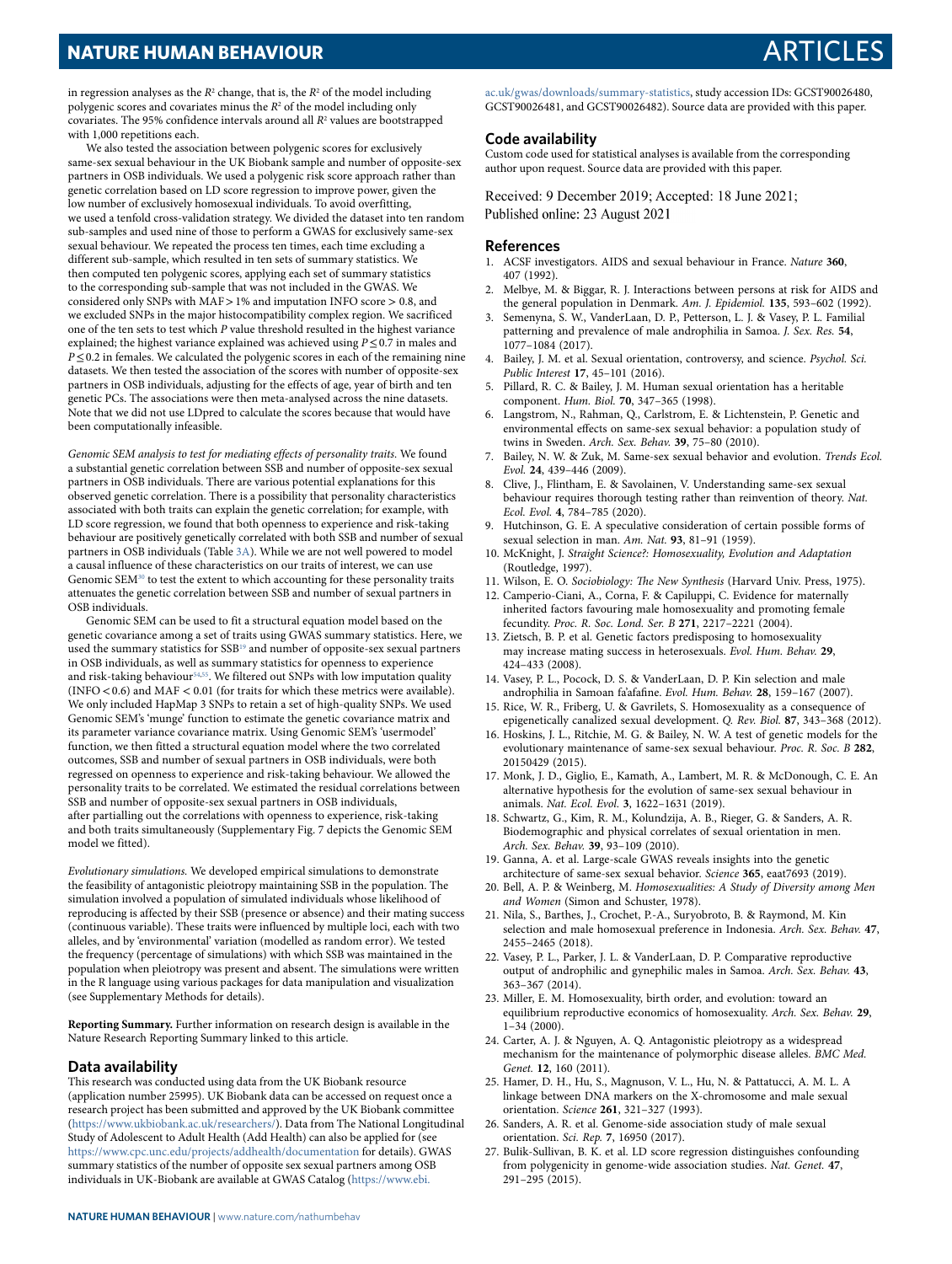### ARTICLES **NATURE HUMAN BEHAVIOUR**

- <span id="page-7-0"></span> 28. Vilhjálmsson, B. J. et al. Modeling linkage disequilibrium increases accuracy of polygenic risk scores. Am. J. Hum. Genet. **97**, 576–592 (2015).
- <span id="page-7-1"></span> 29. McQueen, M. B. et al. The national longitudinal study of adolescent to adult health (Add Health) sibling pairs genome-wide data. Behav. Genet. **45**, 12–23 (2015).
- <span id="page-7-2"></span> 30. Grotzinger, A. D. et al. Genomic structural equation modelling provides insights into the multivariate genetic architecture of complex traits. Nat. Hum. Behav. **3**, 513–525 (2019).
- <span id="page-7-3"></span> 31. Schmitt, D. P. Sociosexuality from Argentina to Zimbabwe: a 48-nation study of sex, culture, and strategies of human mating. Behav. Brain Sci. **28**, 247–275 (2005).
- <span id="page-7-4"></span> 32. Wainschtein, P. et al. Recovery of trait heritability from whole genome sequence data. Preprint at bioRxiv [https://www.biorxiv.org/](https://www.biorxiv.org/content/10.1101/588020v1) [content/10.1101/588020v1](https://www.biorxiv.org/content/10.1101/588020v1) (2019).
- <span id="page-7-5"></span> 33. Rose, M. R. Antagonistic pleiotropy, dominance, and genetic variation. Heredity **48**, 63–78 (1982).
- <span id="page-7-6"></span> 34. Gimelfarb, A. Additive variation maintained under stabilizing selection: a two-locus model for pleiotropy for two quantitative characters. Genetics **112**, 717–725 (1986).
- <span id="page-7-7"></span> 35. Zhivotovsky, L. A. & Gavrilets, S. Quantitative variability and multilocus polymorphism under epistatic selection. Theor. Popul. Biol. **42**, 254–283 (1992).
- <span id="page-7-8"></span> 36. Hedrick, P. W. Antagonistic pleiotropy and genetic polymorphism: a perspective. Heredity **82**, 126–133 (1999).
- <span id="page-7-9"></span> 37. Connallon, T. & Clark, A. G. Antagonistic versus nonantagonistic models of balancing selection: characterising the relative timescales and hitchhiking effects of partial selective sweeps. Evolution **67**, 908–917 (2013).
- <span id="page-7-10"></span> 38. Simons, Y. B., Bullaughey, K., Hudson, R. R. & Sella, G. A population genetic interpretation of GWAS findings for human quantitative traits. PLoS Biol. **16**, e2002985 (2018).
- <span id="page-7-11"></span> 39. Barban, N. et al. Genome-wide analysis identifies 12 loci influencing human reproductive behavior. Nat. Genet. **48**, 1462–1472 (2016).
- <span id="page-7-12"></span> 40. Camperio Ciani, A., Cermelli, P. & Zanzotto, G. Sexually antagonistic selection in human male homosexuality. PLoS ONE **3**, e2282 (2008).
- <span id="page-7-13"></span> 41. Gavrilets, S. & Rice, W. R. Genetic models of homosexuality: generating testable predictions. Proc. R. Soc. B **273**, 3031–3038 (2006).
- <span id="page-7-14"></span> 42. Altman, D. G. & Bland, J. M. Statistics notes: the normal distribution. Br. Med. J. **310**, 298 (1995).
- <span id="page-7-15"></span> 43. Bycroft, C. et al. The UK Biobank resource with deep phenotyping and genomic data. Nature **562**, 203–209 (2018).
- <span id="page-7-16"></span> 44. Sudlow, C. et al. UK Biobank: an open access resource for identifying the causes of a wide range of complex diseases of middle and old age. PLoS Med. **12**, e1001779 (2015).
- <span id="page-7-17"></span> 45. Fry, A. et al. Comparison of sociodemographic and health-related characteristics of UK Biobank participants with those of the general population. Am. J. Epidemiol. **186**, 1026–1034 (2017).
- <span id="page-7-20"></span> 46. Harris, K. M., Halpern, C. T., Haberstick, B. C. & Smolen, A. The national longitudinal study of adolescent health (Add Health) sibling pairs data. Twin Res. Hum. Genet. **16**, 391–398 (2013).
- <span id="page-7-21"></span> 47. Lee, A. J. et al. Genetic factors that increase male facial masculinity decrease facial attractiveness of female relatives. Psychol. Sci. **25**, 476–484 (2014).
- <span id="page-7-22"></span> 48. McCarthy, S. et al. A reference panel of 64,976 haplotypes for genotype imputation. Nat. Genet. **48**, 1279–1283 (2016).
- <span id="page-7-23"></span> 49. Das, S. et al. Next-generation genotype imputation service and methods. Nat. Genet. **48**, 1284–1287 (2016).
- <span id="page-7-24"></span> 50. Loh, P. R. et al. Efficient Bayesian mixed-model analysis increases association power in large cohorts. Nat. Genet. **47**, 284–290 (2015).
- <span id="page-7-25"></span> 51. Watanabe, K., Taskesen, E., van Bochoven, A. & Posthuma, D. Functional mapping and annotation of genetic associations with FUMA. Nat. Commun. **8**, 1826 (2017).
- <span id="page-7-26"></span> 52. Bulik-Sullivan, B. et al. An atlas of genetic correlations across human diseases and traits. Nat. Genet. **47**, 1236 (2015).
- <span id="page-7-27"></span> 53. Purcell, S. et al. PLINK: A tool set for whole-genome association and population-based linkage analyses. Am. J. Hum. Genet. **81**, 559–575 (2007).
- <span id="page-7-18"></span> 54. de Moor, M. H. M. et al. Meta-analysis of genome-wide association studies for personality. Mol. Psychiatry **17**, 337–349 (2012).
- <span id="page-7-19"></span> 55. Lo, M. T. et al. Genome-wide analyses for personality traits identify six genomic loci and show correlations with psychiatric disorders. Nat. Genet. **49**, 152–156 (2017).

#### **Acknowledgements**

This research was conducted using the UK Biobank Resource under applications 25995. We thank all cohort participants for making this study possible. A.R.S. received funding from the Eunice Kennedy Shriver National Institute of Child Health and Human Development specifically to investigate the genetics of sexual orientation: R01HD041563 (A.R.S. PI) and R21HD080410 (A.R.S., E.R.M. MPI). E.R.M., G.W.B. and S.G. are also supported by R21HD080410. No other member of the group received funding specifically for this study, but members of our team received salary funding from organizations as well as their own universities. B.P.Z. received funding from The Australian Research Council (FT160100298). A.A. is supported by ZonMw grant 849200011 from The Netherlands Organisation for Health Research and Development. Study-specific acknowledgements: This research uses data from Add Health, a programme project directed by K.M. Harris (PI) and designed by J.R. Udry, P.S. Bearman and K.M. Harris at the University of North Carolina at Chapel Hill, and funded by grant P01-HD031921 from the Eunice Kennedy Shriver National Institute of Child Health and Human Development, with cooperative funding from 23 other federal agencies and foundations. Information on how to obtain the Add Health data files is available on the Add Health website [\(http://www.cpc.unc.edu/addhealth\)](http://www.cpc.unc.edu/addhealth). This research uses Add Health GWAS data funded by Eunice Kennedy Shriver National Institute of Child Health and Human Development (NICHD) grants R01 HD073342 to K. M. Harris (PI) and R01 HD060726 to K.M. Harris, J.D. Boardman and M.B. McQueen (MPIs). The authors thank A. Ganna and M. Nivard for analysis work, A. Ganna, J. Perry, M. Nivard, B. Neale, R. Wedow and M. Keller for extensive discussion, and B. von Hippel, F. Barlow, F. Sathirapongsasuti, A. Auton and J. McCreight for comments on manuscript drafts. The funders had no role in study design, data collection and analysis, decision to publish or preparation of the manuscript.

#### **Author contributions**

B.P.Z. and K.J.H.V. conceived and designed the study. M.S., A.A. and R.M. analysed the data and produced the figures. B.P.Z., M.S. and K.J.H.V. wrote the manuscript. A.A., R.M., J.N.L., S.G., G.W.B., E.R.M. and A.R.S. provided significant feedback on the analyses and the manuscript.

#### **Competing interests**

The authors declare no competing interests.

#### **Additional information**

**Supplementary information** The online version contains supplementary material available at [https://doi.org/10.1038/s41562-021-01168-8.](https://doi.org/10.1038/s41562-021-01168-8)

**Correspondence and requests for materials** should be addressed to B.P.Z.

**Peer review information** Primary Handling Editors: Charlotte Payne and Stavroula Kousta.

**Reprints and permissions information** is available at [www.nature.com/reprints](http://www.nature.com/reprints).

**Publisher's note** Springer Nature remains neutral with regard to jurisdictional claims in published maps and institutional affiliations.

© The Author(s), under exclusive licence to Springer Nature Limited 2021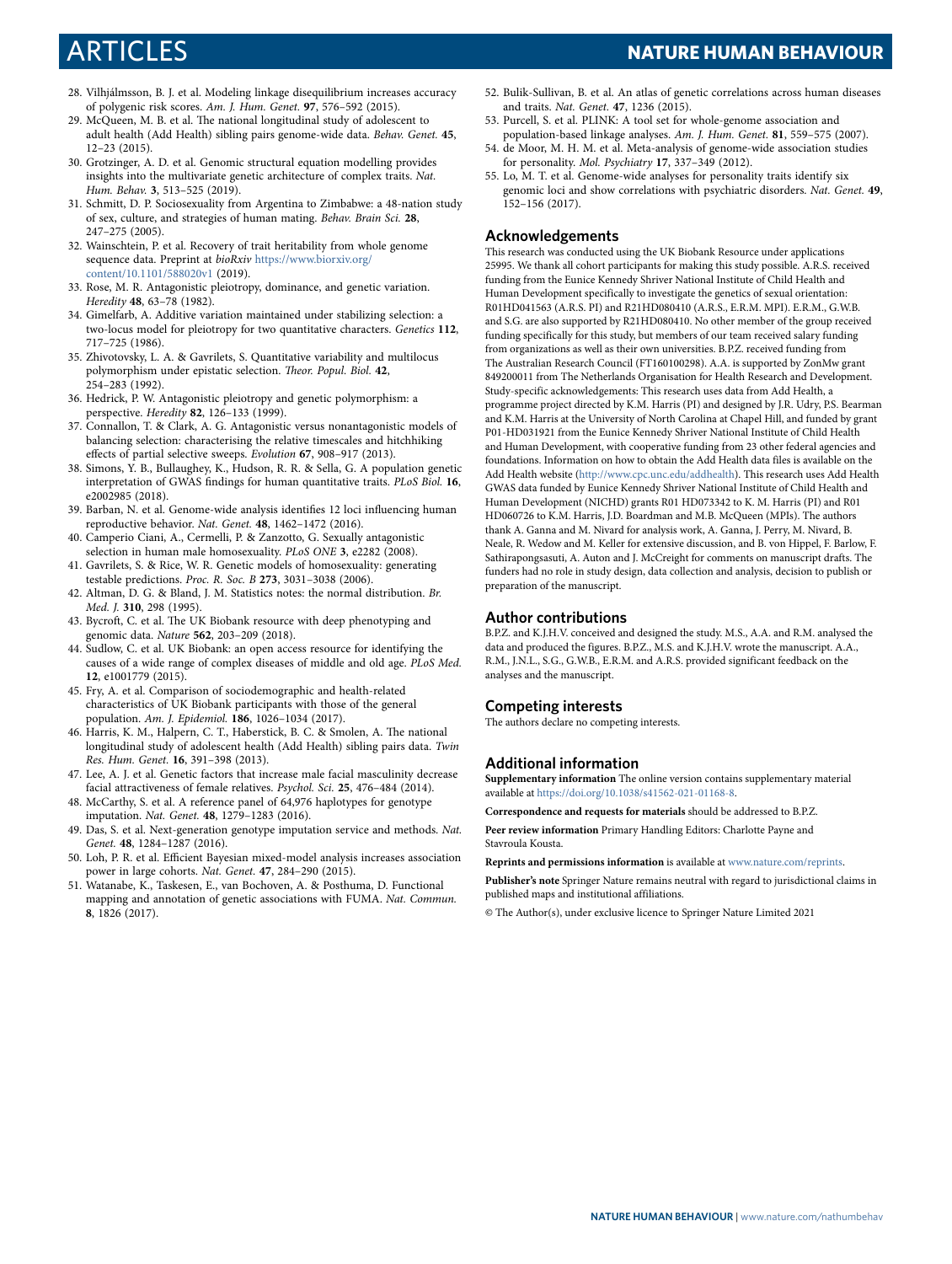# natureresearch

Corresponding author(s): Brendan Zietsch

Last updated by author(s): Jun 2, 2020

## Reporting Summary

Nature Research wishes to improve the reproducibility of the work that we publish. This form provides structure for consistency and transparency in reporting. For further information on Nature Research policies, see Authors & Referees and the Editorial Policy Checklist.

#### **Statistics**

|     | For all statistical analyses, confirm that the following items are present in the figure legend, table legend, main text, or Methods section.                                                                                  |
|-----|--------------------------------------------------------------------------------------------------------------------------------------------------------------------------------------------------------------------------------|
| n/a | Confirmed                                                                                                                                                                                                                      |
|     | The exact sample size $(n)$ for each experimental group/condition, given as a discrete number and unit of measurement                                                                                                          |
|     | A statement on whether measurements were taken from distinct samples or whether the same sample was measured repeatedly                                                                                                        |
|     | The statistical test(s) used AND whether they are one- or two-sided<br>Only common tests should be described solely by name; describe more complex techniques in the Methods section.                                          |
|     | A description of all covariates tested                                                                                                                                                                                         |
|     | A description of any assumptions or corrections, such as tests of normality and adjustment for multiple comparisons                                                                                                            |
|     | A full description of the statistical parameters including central tendency (e.g. means) or other basic estimates (e.g. regression coefficient) AND variation (e.g. standard deviation) or associated estimates of uncertainty |
|     | For null hypothesis testing, the test statistic (e.g. F, t, r) with confidence intervals, effect sizes, degrees of freedom and P value noted Give P values as exact values whenever suitable.                                  |
|     | For Bayesian analysis, information on the choice of priors and Markov chain Monte Carlo settings                                                                                                                               |
|     | For hierarchical and complex designs, identification of the appropriate level for tests and full reporting of outcomes                                                                                                         |
|     | Estimates of effect sizes (e.g. Cohen's d, Pearson's r), indicating how they were calculated                                                                                                                                   |
|     | Our web collection on statistics for biologists contains articles on many of the points above.                                                                                                                                 |
|     |                                                                                                                                                                                                                                |

### Software and code

| Policy information about availability of computer code |                      |  |  |  |
|--------------------------------------------------------|----------------------|--|--|--|
| Data collection                                        | No software was used |  |  |  |
| Data analysis                                          | R e.g. version 3.6   |  |  |  |

For manuscripts utilizing custom algorithms or software that are central to the research but not yet described in published literature, software must be made available to editors/reviewers. We strongly encourage code deposition in a community repository (e.g. GitHub). See the Nature Research guidelines for submitting code & software for further information

### Data

Policy information about availability of data

All manuscripts must include a data availability statement. This statement should provide the following information, where applicable: - Accession codes, unique identifiers, or web links for publicly available datasets

- A list of figures that have associated raw data
- A description of any restrictions on data availability

Information on how to obtain the Add Health data files is available on the Add Health website (http://www.cpc.unc.edu/addhealth). Data and code for same-sex sexual behaviour GWAS can be obtained per the following: The code is available through GitHub (https://github.com/andgan/sexual\_orientation\_GWAS), archived at Zenodo (48), and the GWAS summary statistics of the UK Biobank sample (and the top 10,000 independent SNPs from the meta-analysis including 23andMe data) are available at GWAS Catalog (www.ebi.ac.uk/gwas/downloads/summary-statistics). Access to the full summary statistics of the 23andMe sample (for all SNPs) can be obtained by qualified researchers through a data transfer agreement with 23andMe that protects the privacy of the 23andMe participants. Researchers interested in the full meta-analysis summary statistics containing 23andMe data must also apply to 23andMe. Please visit (https://research.23andme.com/datasetaccess) for more information and to apply to access the data. Access to individual level data from the UK Biobank can be obtained by bona fide scientists through application with UK Biobank (www.ukbiobank.ac.uk/researchers).